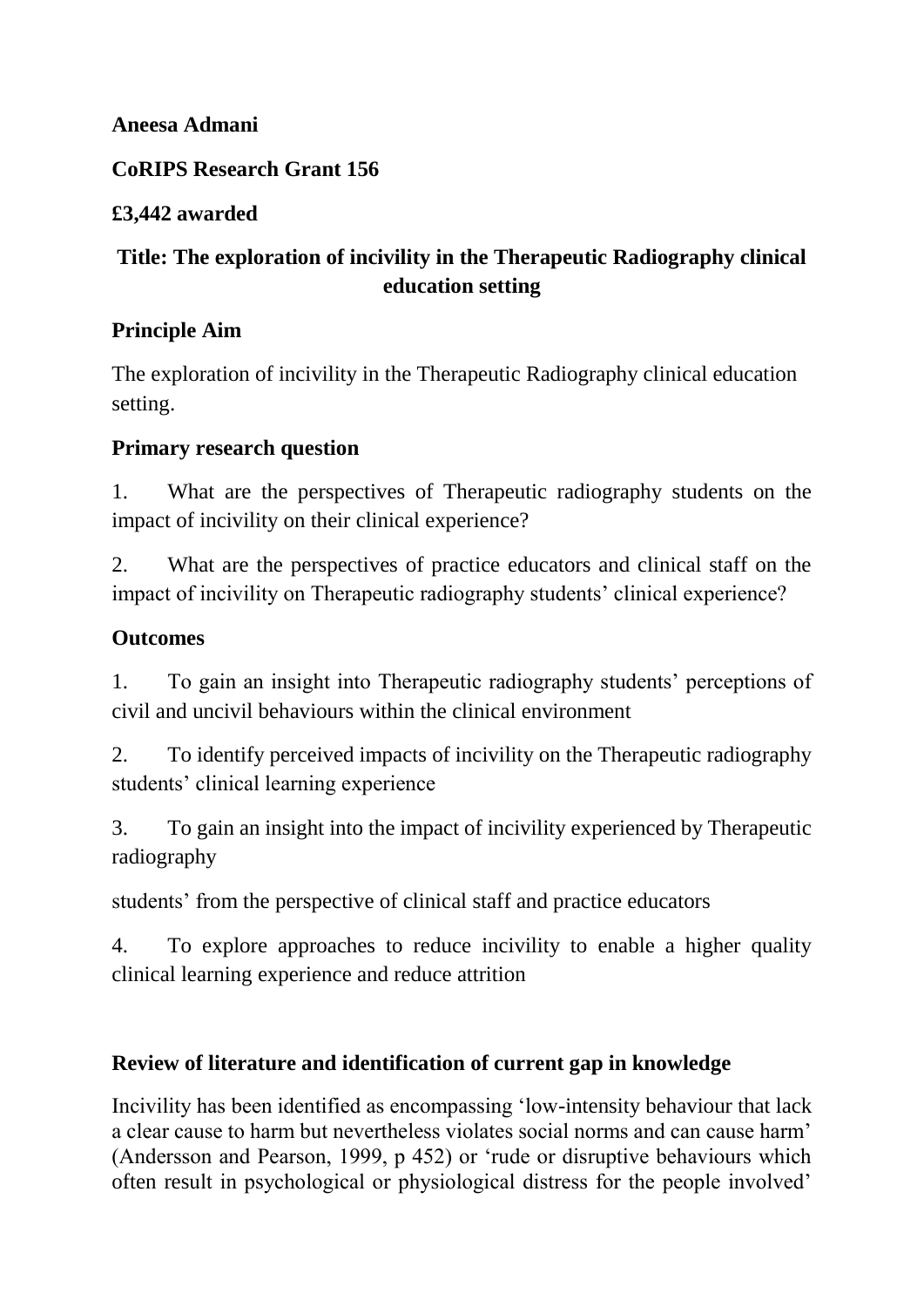(Clark, 2008.p 38). Feldmann (2001, p 137) provides a definition of incivility that is relevant to the student population in an academic or teaching setting too 'incivility in the academic settings is evidenced by actions that impede the development of a "harmonious and cooperative learning atmosphere". I feel that this definition could be transferable to the clinical learning environment too.

Some of the behaviors that have been identified as associated with incivility are a collection of negative behaviors and mannerisms such as rudeness, demeaning towards others, disrespectful actions and language, being ignored and spoken about behind ones back. Peters (2015) describes it as 'mean girl' behaviors.

The topic of incivility has not been explored within the field of Therapeutic radiography, and the majority of literature regarding incivility in health is around nursing practice and has not been conducted in England. However there is much to learn from the nursing field therefore some of the research conducted will be explored in this literature review.

### **Hierarchy**

Many investigators have linked incivility with senior junior role dynamic and it has been noted in research many times that incivility is experienced by more junior staff from their seniors (Babenko- Mould and Laschinger, 2014). Nearly all clinical health occupations such as, nursing, occupational therapy, and radiography have a hierarchical structure within the profession. With this in mind we can potentially deduce that as radiography students are the most junior in their clinical training settings what Morgan (2015) claims could very well be true "radiography students are at the bottom of the pile, with very little voice". This could be seen as evidence that incivility, however not investigated is a concern in the Therapeutic radiography community as is evidenced in nursing and other professions.

### Staff and clinical setting

Anthony and Yastik (2010) carried out a small qualitative study in which they had 21 pre-licensed nursing students' participate in focus group discussions. The participants explored their experiences of incivility within their clinical training environment and reported that there were occasions in which they felt ignored, spoken to rudely or dismissed whilst supposed to be learning and trained by qualified nurses. They claimed that these behaviours made them feel discouraged and excluded from the team. The researcher also explored with the participants what they felt could be done to address incivility.

The participants reported mainly that had they been made aware of this type of behaviour they may have been able to better prepare themselves with dealing with it. Clark and Olender (2011) aimed to investigate and address some of the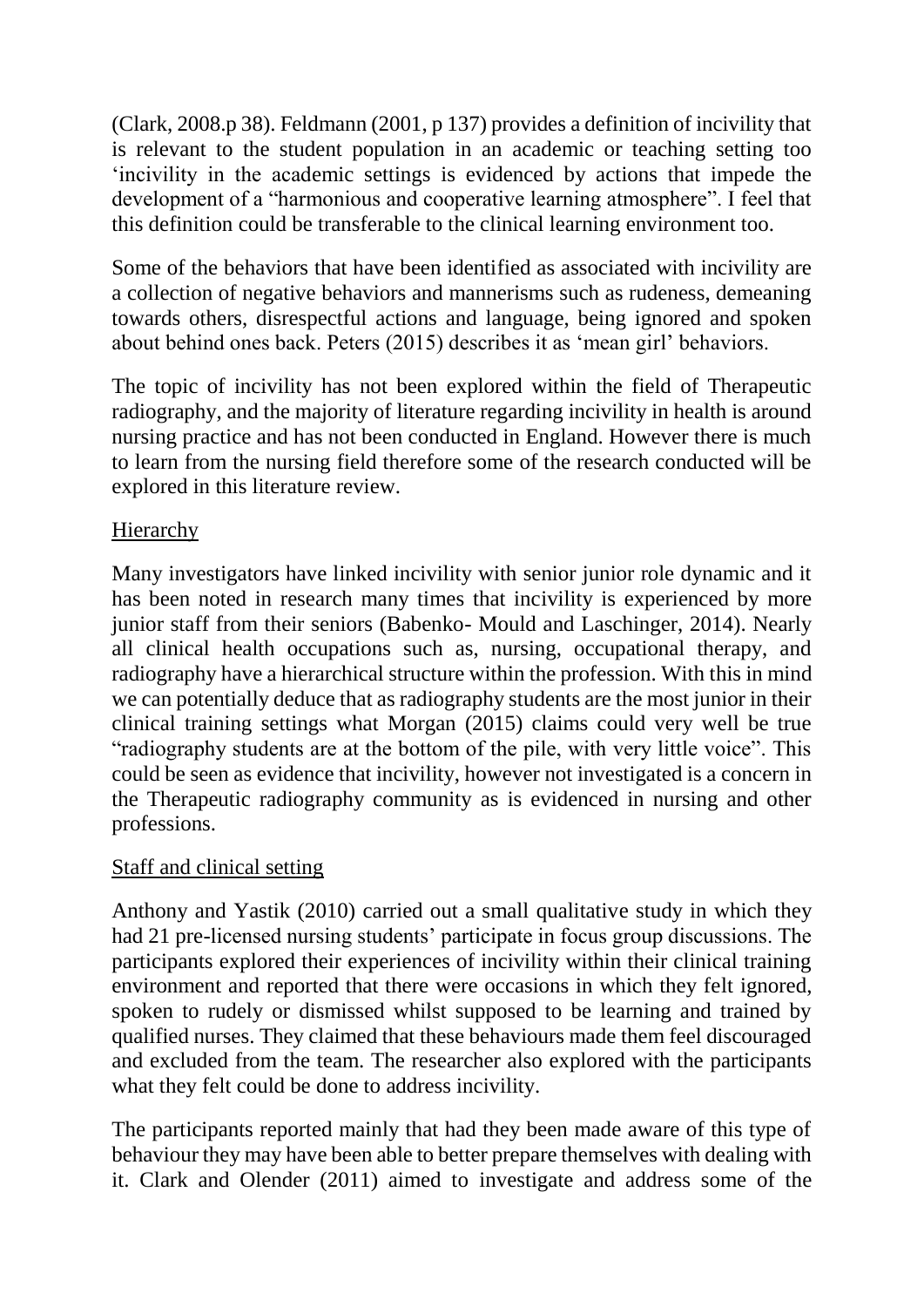strategies that could be used to foster civil behaviour within nursing practice. They conducted a qualitative survey in which 174 nurse leaders (registered nurses at a high level – nurse executives and nurse managers) answered four opened ended questions that explored contributing factors, effective strategies for fostering civility, the necessary skills that might need to be developed in the student nurse to foster civility, and finally how academia and practice can work together to achieve this end goal of civility within the practice environment.

The implication of this suggests that there are responsibilities in the academic environment and at management levels to prepare and skill students to enable them to manage and maybe positively challenge some of the uncivil behaviours they may encounter.

Levette-Jones and Lathlean (2008) report nursing students learn better if they are in an environment where they feel they are wanted, demonstrating that the impact of negative body language and the lack of belongingness can be detrimental to students learning and even ultimately qualification. Nolan (1998, p 35) noted that nursing students claimed 'It's not the hospital or the patients, it's usually the staff that makes your placement good or bad' and emphasises how students perceived the staff felt about them and their abilities. Kelly (2007) highlights the benefits of nurse educators who demonstrate calmness and respect towards the students. Nursing students in a study (Jackson and Mannix, 2011) reported that within the clinical setting they experienced alienation by clinical staff; displaying negative body language ('didn't show any acknowledgement that us students were there' p 275) or passive dismissive behaviours, ignoring them, or not willing to share information and that these behaviours hindered their learning.

#### Communication

Considering that communication is key component of civil or uncivil behaviour, a number of researchers have reported that negative communication impacts on student development within the clinical placement arena (Rodgers et.al 2011, Morris 2007, Kelly 2007, Jackson and Mannix 2001). As a result of reported negative communications, which is literature and research that could be connected to incivility research specifically in the field of radiography, the SCoR (2016) has introduced a training package 'It's not what you say, it's how you say it' to tackle some of the verbal and non-verbal negative communication identified by radiography students countrywide (England, Scotland and Wales).

### Staffing levels and burnout

There is some research and literature surrounding the concerning levels of staffing levels and retention in the nursing profession which is a similar situation in Therapeutic Radiography in England and has been for a couple of decades now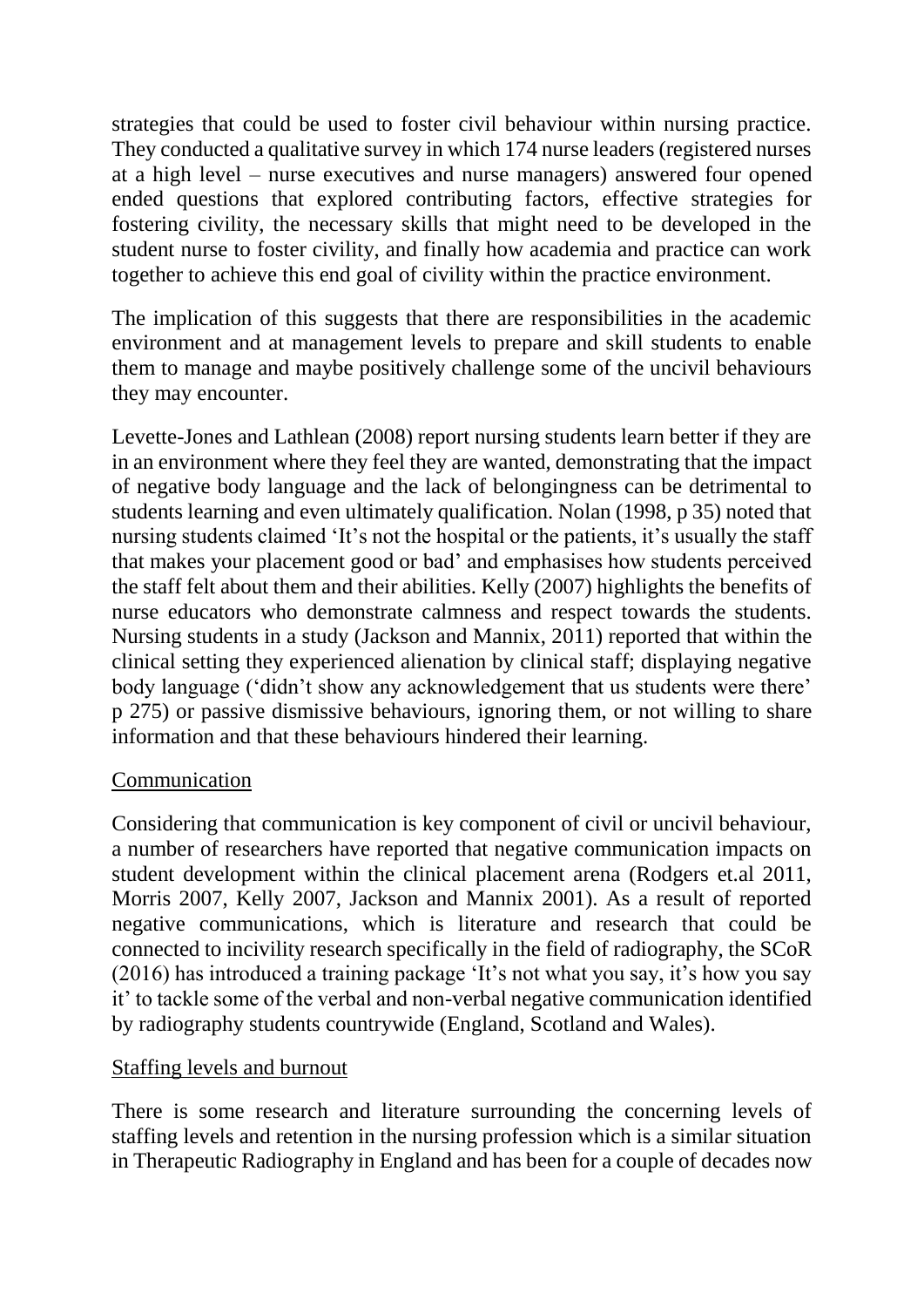(Laschinger, et al., 2009, Laschinger, Finegan and Wilk, 2009, Babenko-Mould and Laschinger 2014)

Babenko-Mould and Laschinger (2014) reported that incivility was highly contributory to the condition of burnout on staff nurses. Felbinger (2007) highlights that the reason why burnout and retention due to incivility can be such a problem is because individuals may feel sensations of shame. This is due to the effects of incivility on their emotional and psychological wellbeing. Felbinger (2007) claims that this can create a self-blaming cycle where the victim feels they are deserving of the treatment that they receive.

Considering that the nursing profession is reporting low staffing levels as is Therapeutic radiography and burnout has been recognised (Probst et al, 2012) as a concern too it would be important to consider if there are similarities around the area of uncivil behaviours that need to be addressed that could reduce this for staff and institutions.

#### Gap in Knowledge

Therefore this research will not only investigate the topic of incivility within therapeutic radiography training but also more specifically therapeutic radiography education in England; considering the training systems we have that are specific to this country.

#### **Methodology**

The epistemological stance that will be taken with this research is interpretivist, due to interest in how the participants' view the topic of incivility in their voice and individual opinions.

A mixed method approach will be taken (Palinkas et. al., 2015)to represent and explore the thoughts, opinions and experiences of the Therapy radiography students' that are currently in training and clinical staff working within those clinical settings. The use of a mixed methods approach takes advantage of using more than one way to explore the research question (Amponsah, 2014). In this case, the findings from the quantitative and qualitative questionnaire will shape the semi-structured qualitative interviews. The use of mixed methods allows me to view the bigger picture; I see the value in the quantitative approach not to make positivist claims but to help inform the interest in the participants' experiences and therefore the qualitative process.

#### **Phase 1**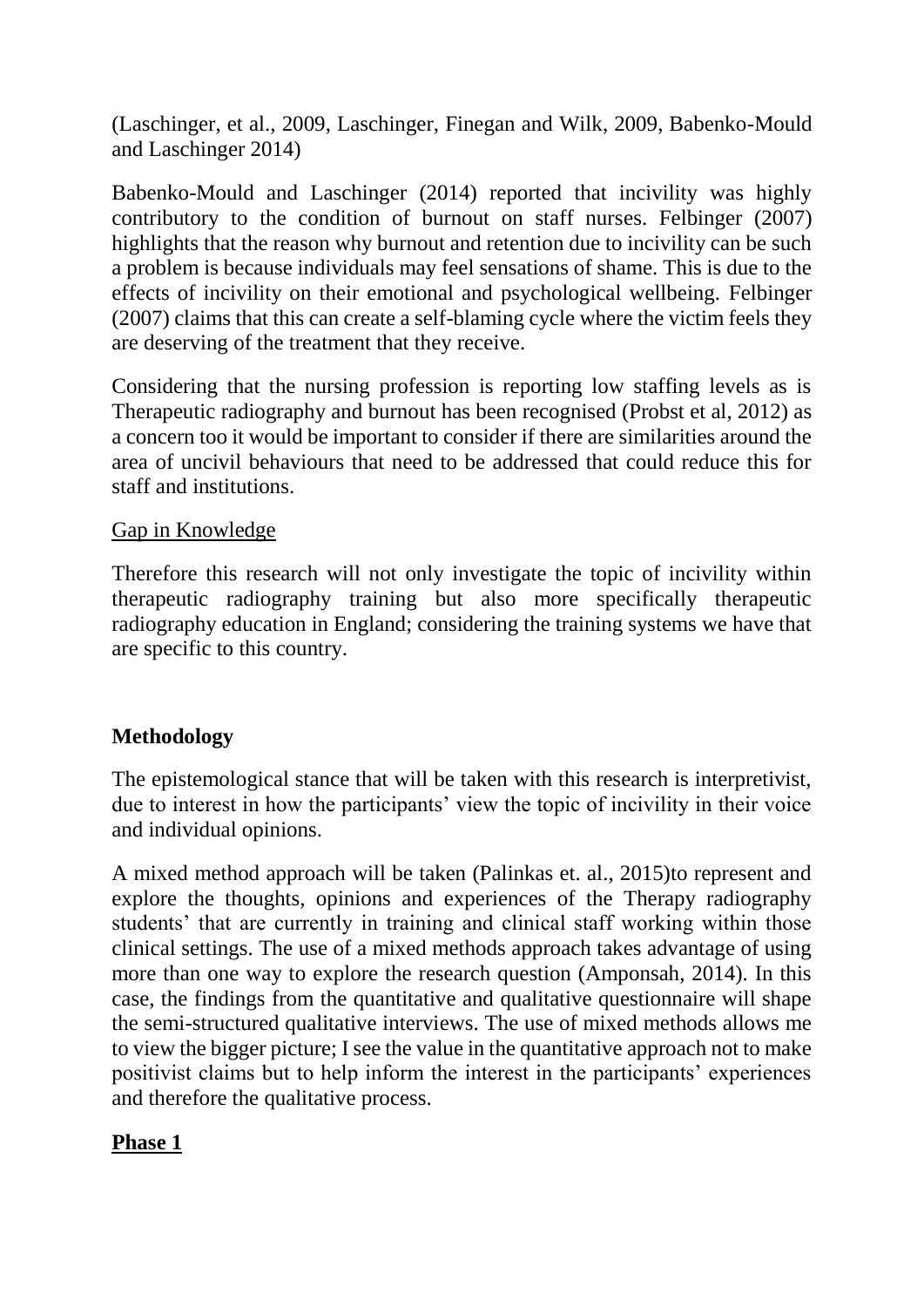A sequential approach will be used, commencing with the use of a structured survey to which all students in training will be invited to participate from all 3 HEIs. A structured questionnaire will be used to capture demographic data and experiences of the participants with the use of Likert scales on pre-defined statements and open questions that should provide some further detail and students' thoughts. The survey will provide some frequency data as well as basic narrative (Bowling, 1997). This should indicate whether the participants' experiences with qualified practitioners are positive or negative and how often they occur. A similar survey will be forwarded to all clinical staff working within the clinical trusts associated with all 3 HEIs.

The data from the survey will be analysed using the software SPSS for the quantitative data and thematic analysis will be conducted for the narrative to further inform the second phase of the data analysis.

# **Phase 2**

Subsequently a more qualitative approach will be taken for the second phase. The research questions and the findings from Phase 1 will be used to develop semistructured interviews (Creswell, 2006).

Students and staff will be asked if they wish to participate in the semi-structured interviews when they complete phase one (survey).

The interview will provide rich data that is in the words of the participant, the informal environment of Phase 2 will allow participants to speak openly and freely about their perspectives. However, it will be important to ensure that that the power imbalance that could have an impact is explored (see some considerations in the ethics section)

With the permission of participants, the interviews will be recorded and transcribed.

Noble and Smith (2015) discuss the challenges within qualitative research and make suggestions of actions that can maintain the integrity of the research carried out. Regarding credibility and validity - part of the research is qualitative (narrative) in both the phase 1 and phase 2 of data collection and focuses on the viewpoints and opinions of the participants. A process of reflexivity will be undertaken to examine researcher bias and to acknowledge and reduce the influence of those biases as identified as good practice by Flick (2014)

Participants will be invited to comment on their interviews transcripts and to comment on the research findings and themes addressing in an attempt to maintain the validity of the data. According to Silverman (2017) it is important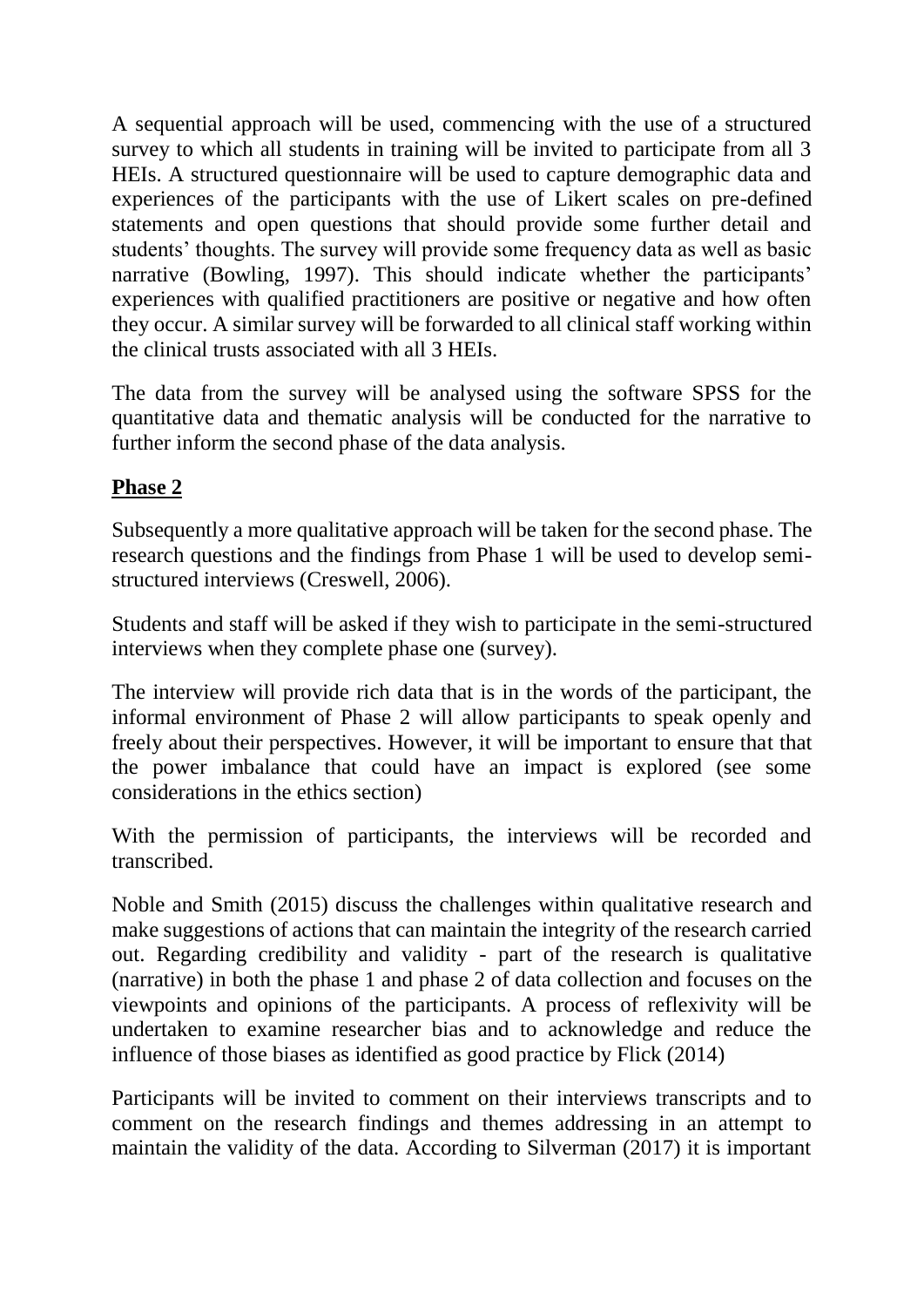to identify if the data interpretation by the researcher is credible according to the participants' viewpoints.

Reliability of data interpretation will be maintained by ensuring that a transparent, clear and honest research process is described throughout (Noble and Smith, 2015)

# **• Sampling**

Purposeful sampling will be used as a sampling strategy as the most effective use of the resources available. The resource in this case are therapeutic radiography students' and therefore the pool of recruits must come from that population (Palinkas et.al., 2015)

### **Students**

Students will be recruited from three HEIs, recruiting from one HEI could be problematic and limiting as it reduces the number of participants overall for the study, it is important to explore civil and uncivil behaviours in a number of trusts and one HEI alone is associated to just a small number of training sites. All current Therapeutic Radiography students from the three HEIs will be invited to participate in the phase 1 (survey) of the data collection. Participants will then be asked to email the researcher if they are interested in participating in Phase 2 (semi-structured interviews), potential respondents will provide information regarding their gender, stage of and level of study, HEI and allocated clinical training site.

LSBU as one HEI alone has 90 Therapeutic radiography students and therefore the invitation to participate in the survey will be offered to circa 300 students.

The intention for the second phase of data collection is to carry out interviews with approximately 18 students, 6 students from each HEI. Each student must be associated with (train at) a different clinical site so as to achieve data from a variety of clinical training sites that are involved.

#### Practice educators and clinical staff

Permission will be sought from the Radiotherapy Services Managers of all the Clinical Trusts associated with the three HEIs to contact their staff. All staff of all grades from band 5 upwards will be invited to participate in the survey. Participants will then be asked to email the researcher if they are interested in participating in Phase 2 (semi structured interviews), potential respondents will provide information regarding the Trust they work for, their grade and how many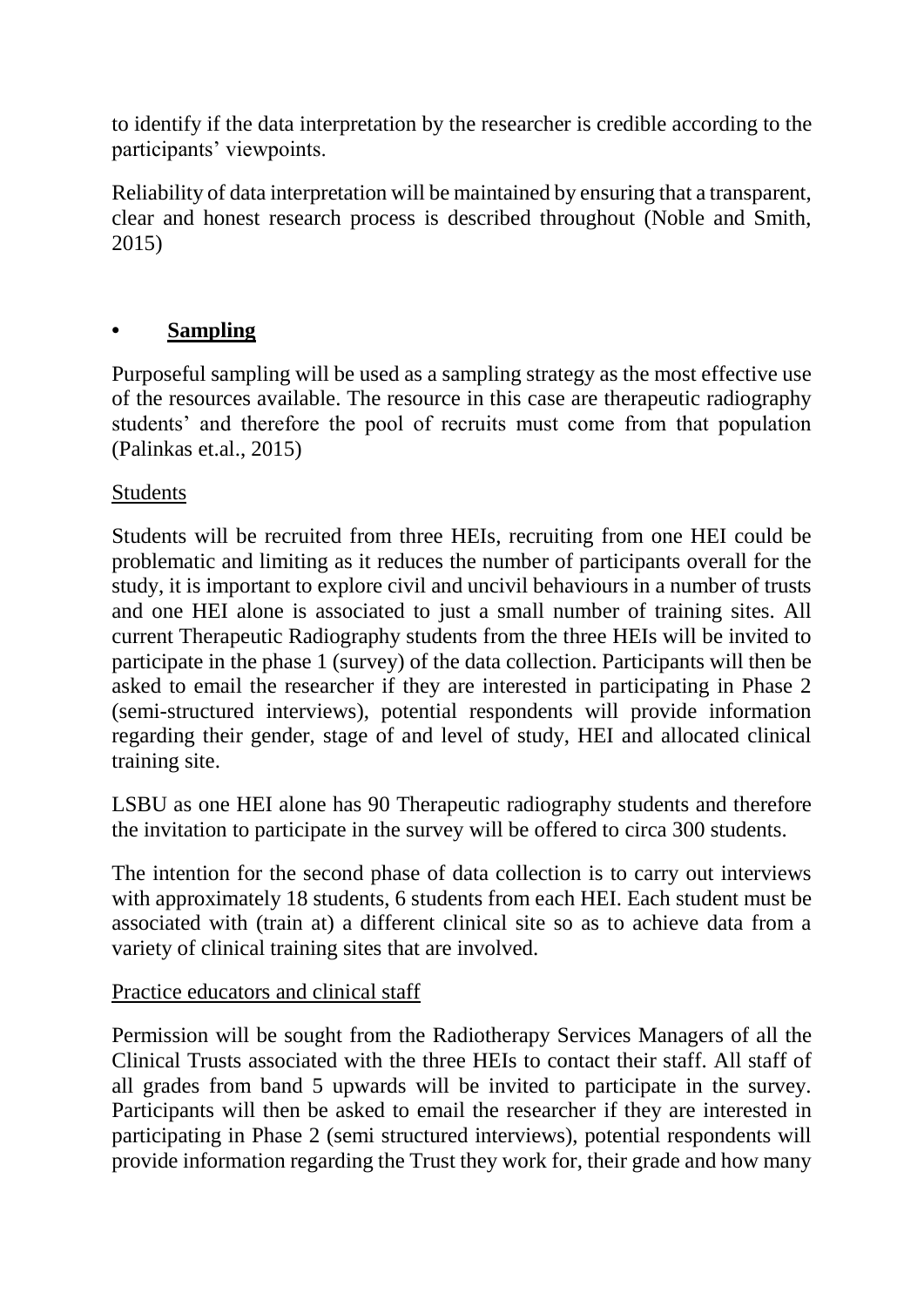years they have been practising as Therapeutic radiographers. Approximately 18 interviews will be conducted.

#### • **Ethical Considerations**

London South Bank University Health and Social care ethics will be sought for approval prior to the study commencement as per the Educational Doctorate and CoRips requirements.

Participants will be contacted via an email inviting them to participate in the research and informing them of what the research entails. The students will also receive:

• A Participant Information Sheet with details of the research and what it involved.

• A Consent Form acting as a written confirmation of their participation.

The written material assists participants in understanding the nature of the research, and highlights the risks and benefits. Participants will be informed of the voluntary nature of their involvement and will be free to withdraw at any time without needing to give a reason and that it would not affect their legal rights. Participants will be informed that all the data will be anonymised and confidential.

Semi structured interviews – from the students who indicate their willingness to participate 18 students will be interviewed, these will be chosen on the basis of the HEI they study at, the clinical site at which they train and in the order that they respond. The interviews will be recorded via electronic dictaphone. All the data is to be stored and secured (locked) according to the Data Protection Act. The participants also have the option to request a copy of the transcribed interview when the research is completed otherwise all recordings will be erased.

Feedback to all students of the three HEIs involved in the research will be provided as will the clinical departments that partook in the research. Further research data will be provided to the Heads of radiotherapy departments at the annual meeting for them to disseminate with staff within their departments.

The power imbalance that can be created over the course of the research must be acknowledged, addressed and managed; over the recruitment phase this will be considered in more depth. As one of the data collection sites will be LSBU, and students that I have direct contact with in regards to their education and professional development it will be very important to ensure that all recruitment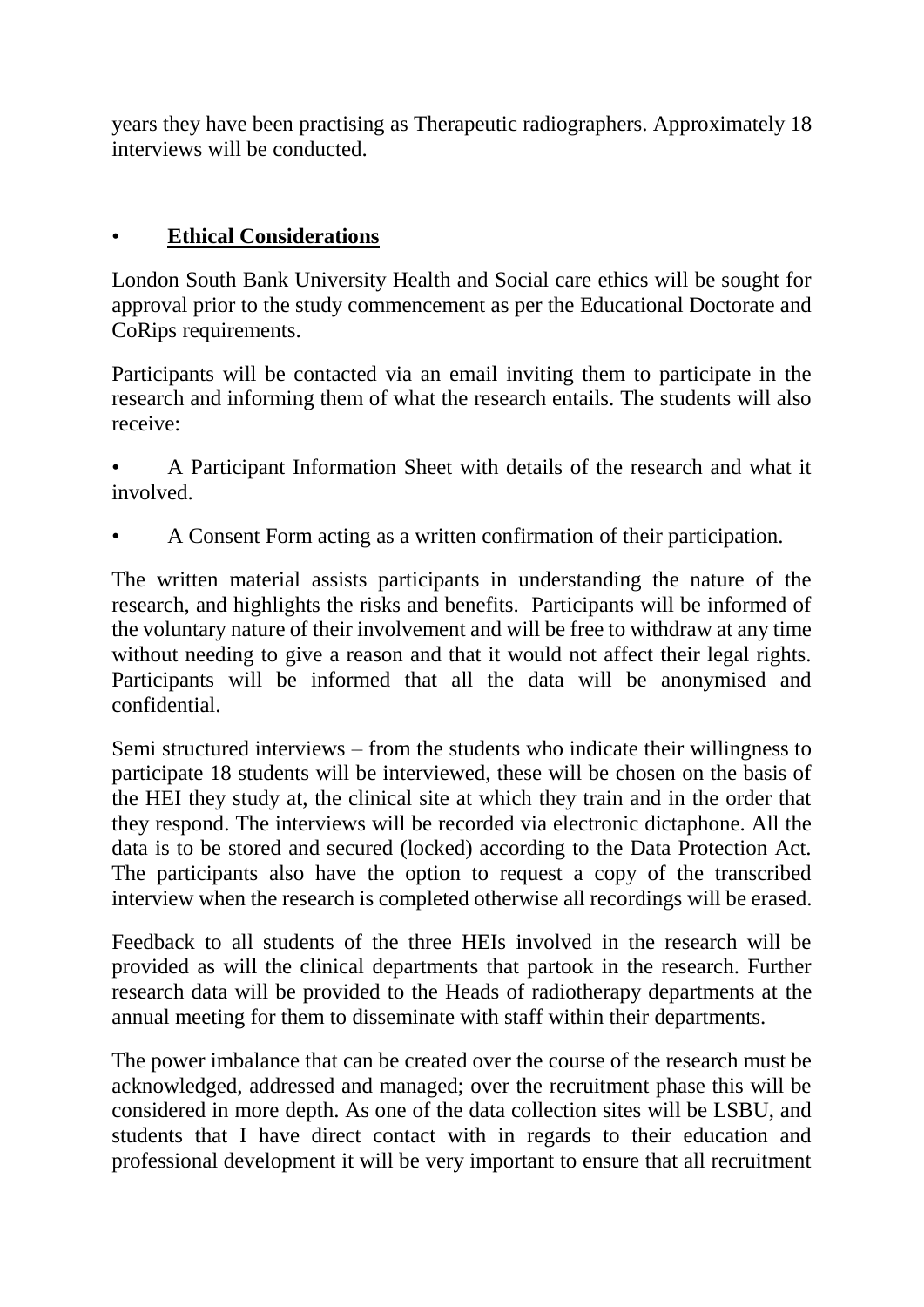of students is conducted the same and fairly. Therefore if students are being corresponded with and invited via email then LSBU students should receive the same.

I will also ensure that it is addressed with all recruits that their choice to participate or not is entirely voluntary and that it will have no bearing on their educational development. Power imbalances within the actual interview process will be explored, considerations regarding how to ensure student recruits do not share information they think I will want to hear rather than what they think.

Furthermore ensuring that clinical staff do not feel that the information they share will affect the reputation of their clinical centres must be further explored and addressed.

### • **Data analysis**

Thematic Analysis will be used to analyse the data

- Phase One: Transcript and analysis of data to inform phase 2 (of both participant groups: students (1) and clinical staff and practice educators (2) Enabling the development of the semi-structured interview questions.
- Phase Two: Transcript and analysis of data (of both participant groups: students (1) and clinical staff and practice educators (2))
- Phase Three: Confirming the key themes

The interviews are to be transcribed verbatim and uploaded onto the NVivo qualitative software, and analysed and scrutinised by the researcher. Themes are then identified throughout transcript and categorised. The number of categories identified can then be further reduced and focused to form the main themes.

# **Potential impact**

The potential impact of the study should be on multiple layers. It should benefit the student population as it will allow the therapeutic radiography community to gain some insight into why student attrition may be so high. It should allow clinical sites and academic departments to enable students to develop the necessary skills to help them cope with uncivil behaviour.

The study may highlight to staff that students are having to deal with and learn in some difficult environments and may make us consider staff awareness sessions.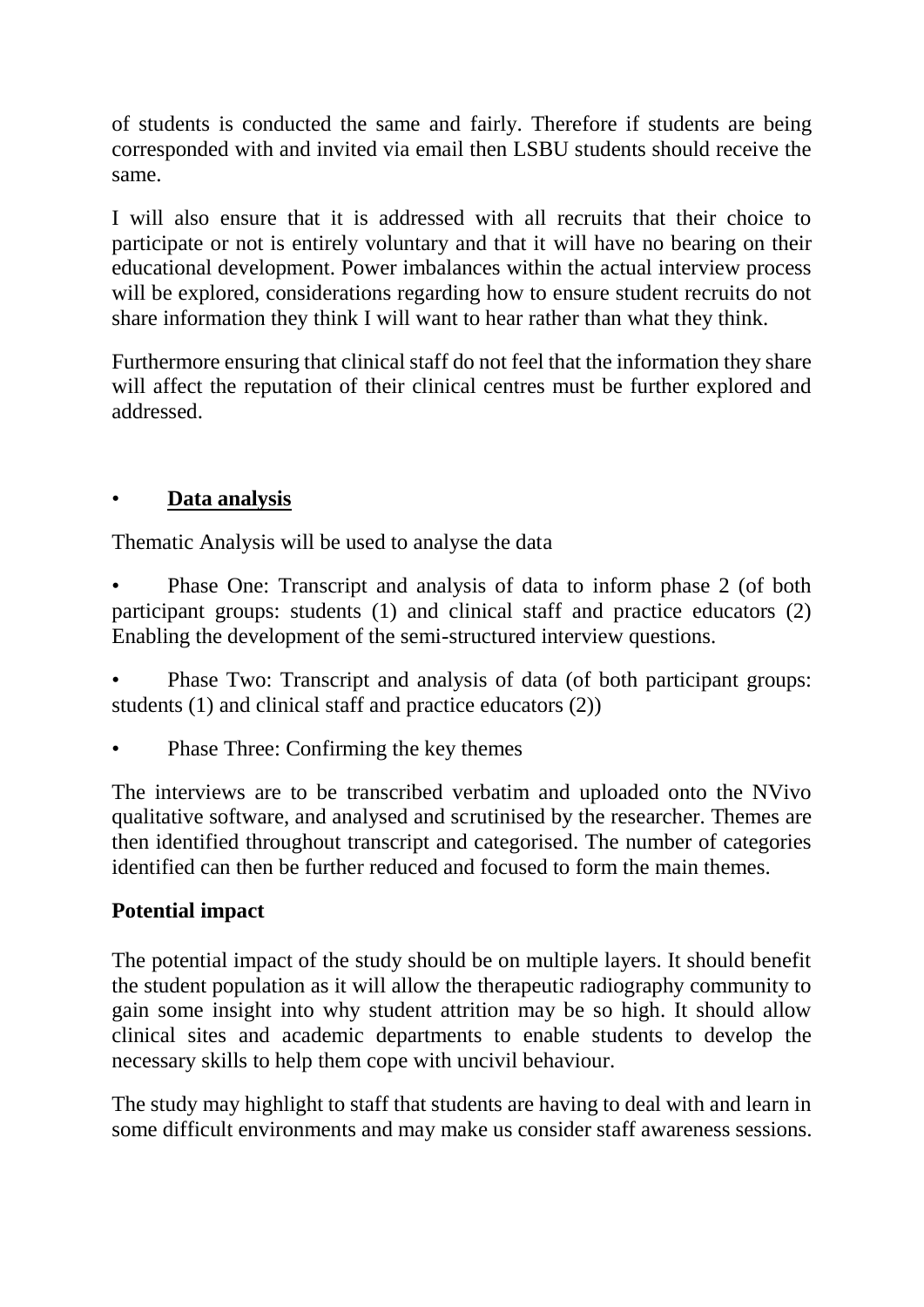### **Dissemination Strategy**

The study will be disseminated to potentially the following forums:

• Society of Radiographers Radiotherapy annual conference as per the expectations of a successful grant

Aim to disseminate final findings at:

- Society of Radiographers Radiotherapy annual conference as per the expectations of a successful grant
- Achieving Excellence in Radiography Education and Research conference
- Workforce development conferences
- Networking for Education in healthcare (NET)
- UK Radiation Oncology Conference

All of the above conferences are deemed relevant and the learning's that are available from this study may be useful to help steer how we try and reduce attrition, with this research possibly being one consideration.

The analysed data findings will also be shared with other course leaders in England. Publishing of the research and the data will take place to the following journals

• Radiography

### **References**

Amponsah, S. (2014) The use of Student Teams Achievement Division as a Teaching Strategy in English First Additional Language in KwaZulu-Natal.

Andersson, l., and Pearson, C. (1999) Tit for tat? The spiraling effect of incivility in the workplace. Academy of management review, 24, 452-471

Anthony, M. and Yastik, J. (2011) Nursing students experiences with incivility in clinical education. Journal of nursing education, 50 (3), 140-144.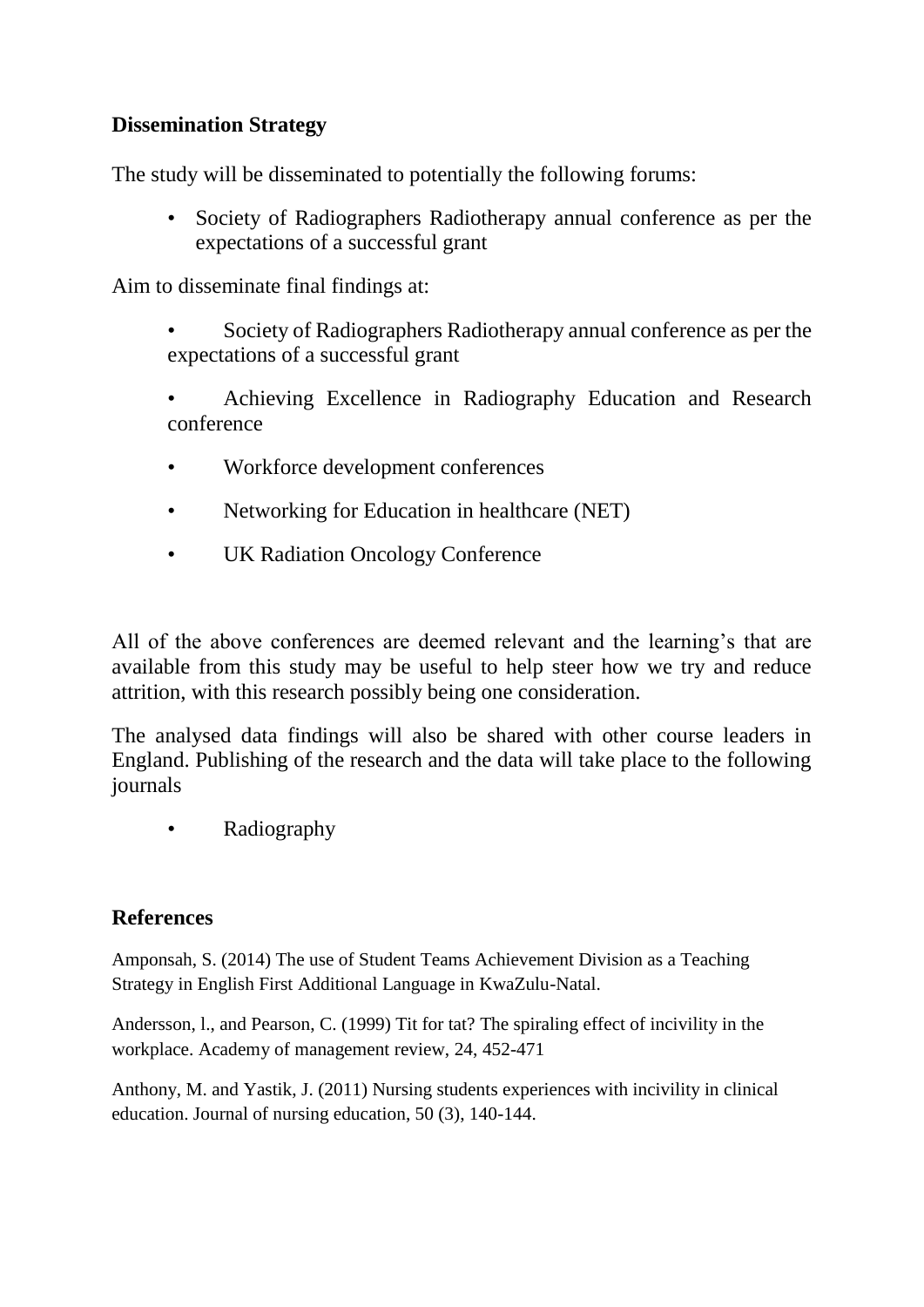Babenki-Mould, Y. and Laschinger H.K.S. (2014) Effects of incivility in clinical practice settings on Nursing student burnout. International journal of nursing education scholarship. 11(1), 145-15Bowling,

A. (1997) Data collection methods in quantitative research: questionnaires, interviews and their response rates, Research Methods in Health: Investigating Health and Health Services, pp. 257-272.

Clark, C. (2008) The dance of incivility in nursing education as described by nursing faculty and students. Advances in Nursing science. 31 (4), 37-54

Clark, C. and Olender, L. (2011) Fostering incivility in nursing education and practice. The journal of nursing administration. 41 (7), 324-330

Creswell, J. (2006) Understanding mixed method research, JW Creswell, & VP Clark, Designing and Conducting Mixed Methods Research, 1-19.

Department of Health (2016) Reforming healthcare education funding: creating a sustainable future workforce. Available from:

https://assets.publishing.service.gov.uk/government/uploads/system/uploads/attachment\_data /file/5 39774/health-education-funding-response.pdf [Accessed 23rd February 2018]

Feldmann, L.J. (2001) Classroom civility is another of our institutional responsibilities. College teaching, 49, pp. 137-140

Felinger, D. (2007) Incivility and bullying in the workplace and nurses' shame response. Continuing nursing education. 37, 234-242

Flick, U. (2014) An introduction to qualitative research. (5th ed.) London: Sage publications Ltd.

Hunt, C. and Marini Z.A. (2012) incivility in the practice environment: A perspective from clinical nursing teachers. Nurse education in practice, 12, 366-370.

Jackson, D. and Mannix, J. (2001) Clinical nurses as teachers: insights from students of nursing in their first semester of study, Journal of Clinical Nursing, 10 (2), pp. 270-277.

Kelly, C. (2007) Student's perceptions of effective clinical teaching revisited, Nurse Education Today, 27 (8), pp. 885-892.

Lascinger, H.K. S, Finegan, J. and Wilk, P. (2009) New graduate burnout: The impact of professional practice environemtn, workplace incivility and empowerment. Nursing economics. 27 (6), 377-383

Lascinger, H.K. S, Leiter, M. Day, A. and Gilin, D. (2009) Workplace empowerment, incivility, and burnout: impact on staff nurse recruitment and retention outcomes. Journal of nursing management. 17, 302-311